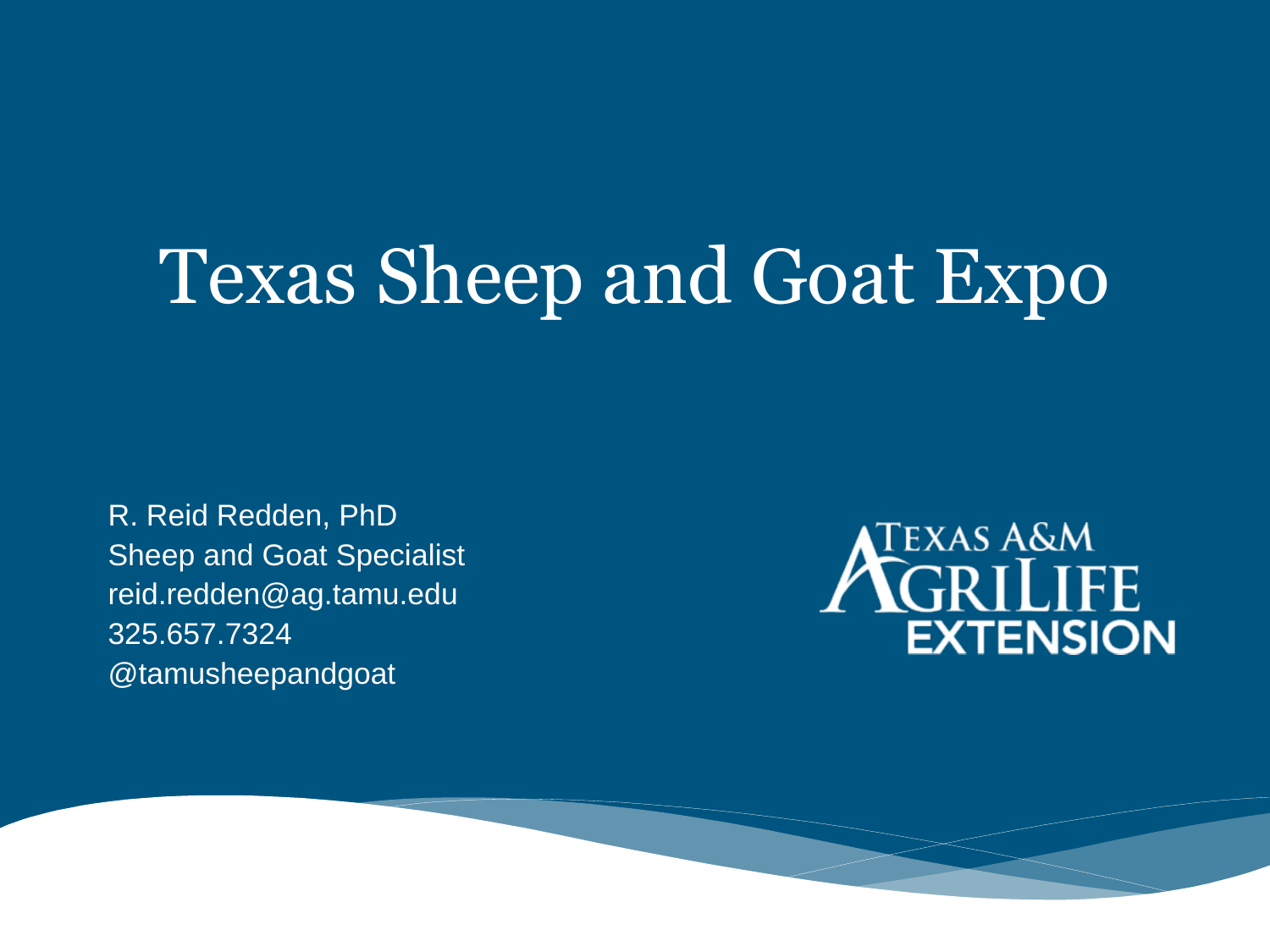- Support Adoption of Quantitative Genetics
	- ◉ Speakers
		- ◉ **Importance of Performance Data in Breeding Animal Selection** 
			- ◉ Dr. Dan Waldron
		- ◉ **Genetic Selection for Parasite Resistance**
			- ◉ Dr. Joan Burke

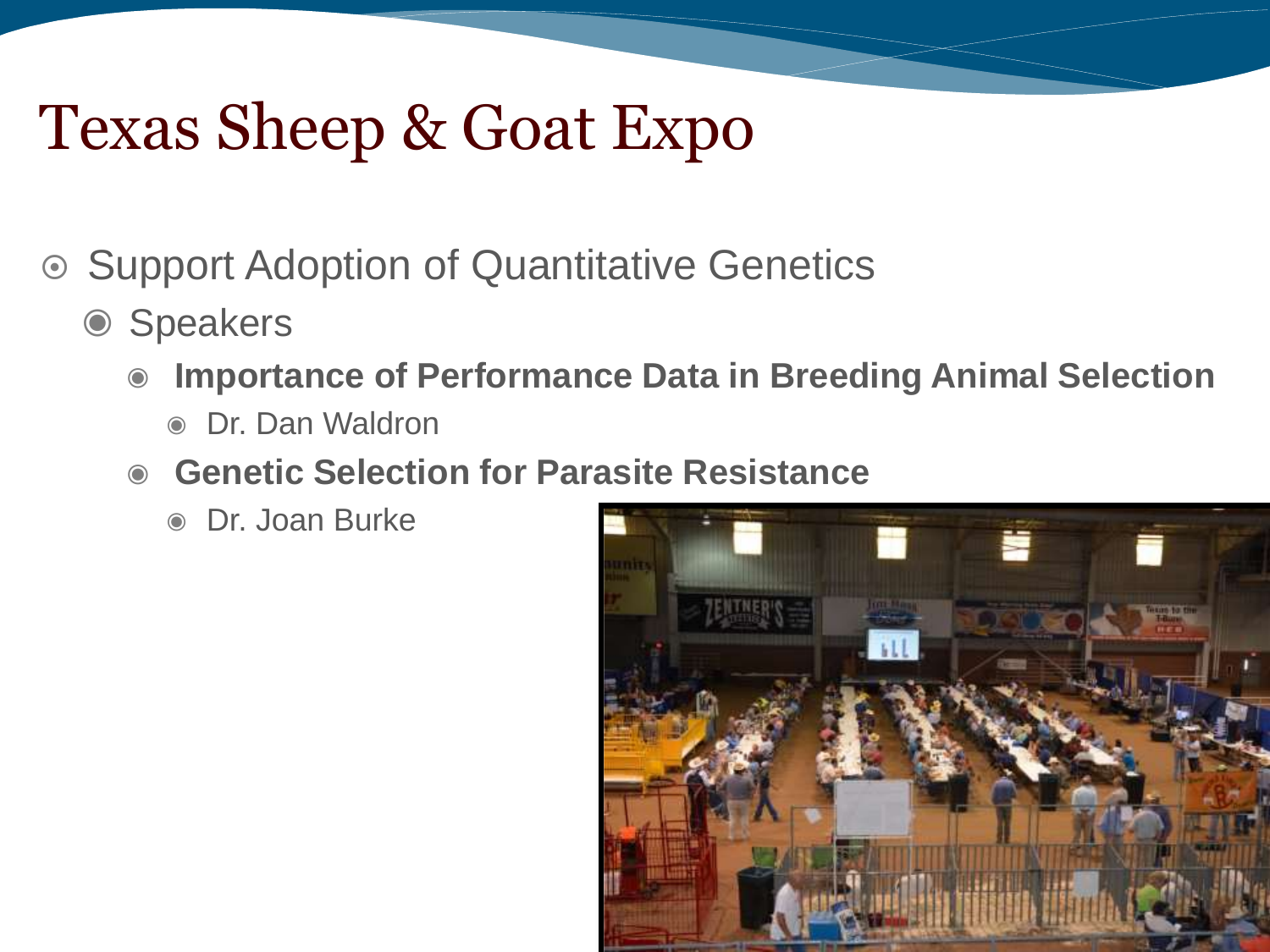#### **■ Support Adoption of Quantitative Genetics**

- Ram Selection Workshop
	- ◉ Dr. Dan Waldron, Marvin Ensor, Preston Faris

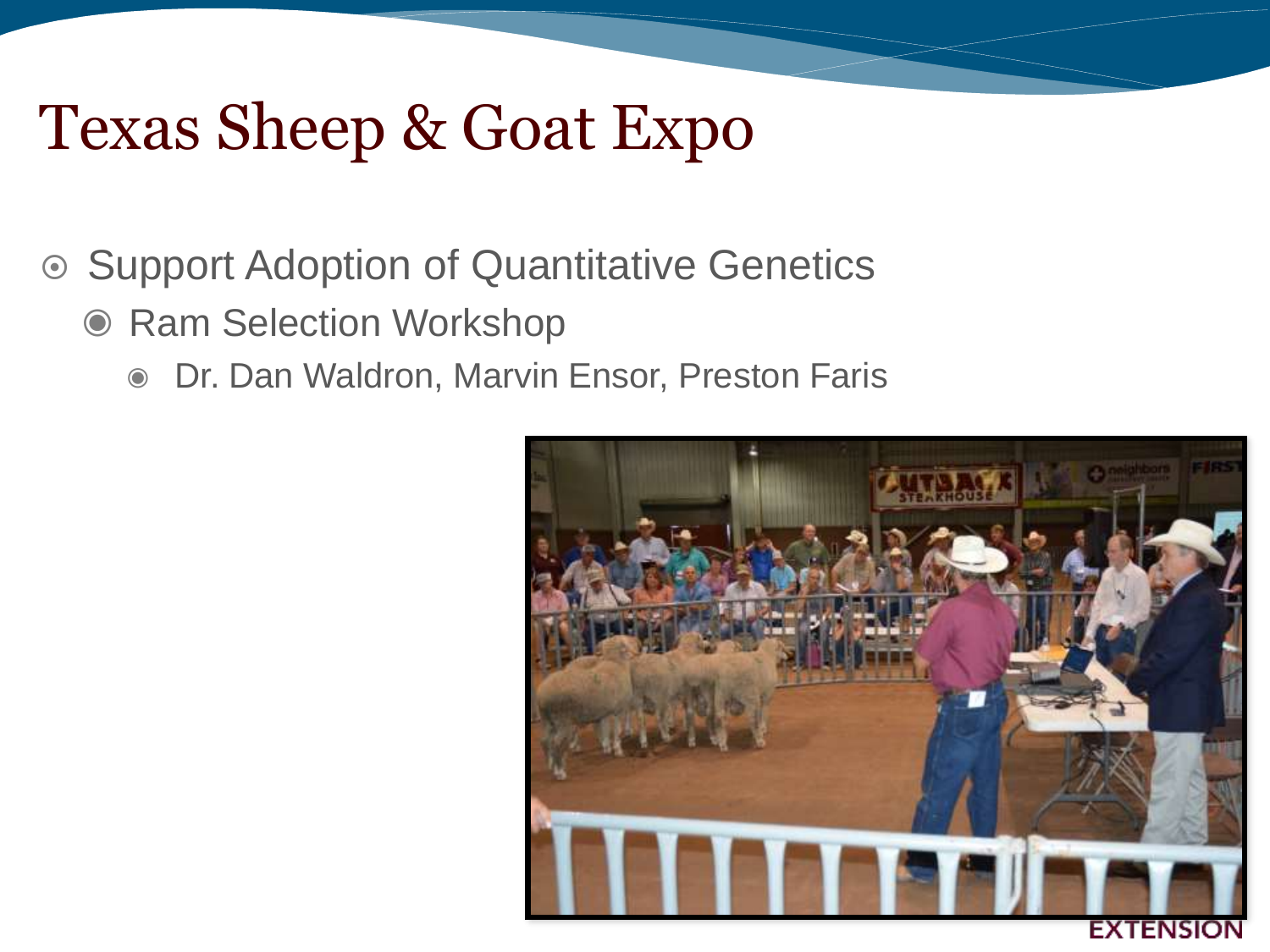- Support Adoption of Quantitative Genetics
	- ◉ Expo Ram Sale
		- ◉ Rams with EBVs sold for \$300 more
		- ◉ 15 Finewool Yearlings
			- ◉ All EBV Rams Sold
			- ◉ 50% of Tested Rams
		- ◉ 4 Katahdin Ram Lambs

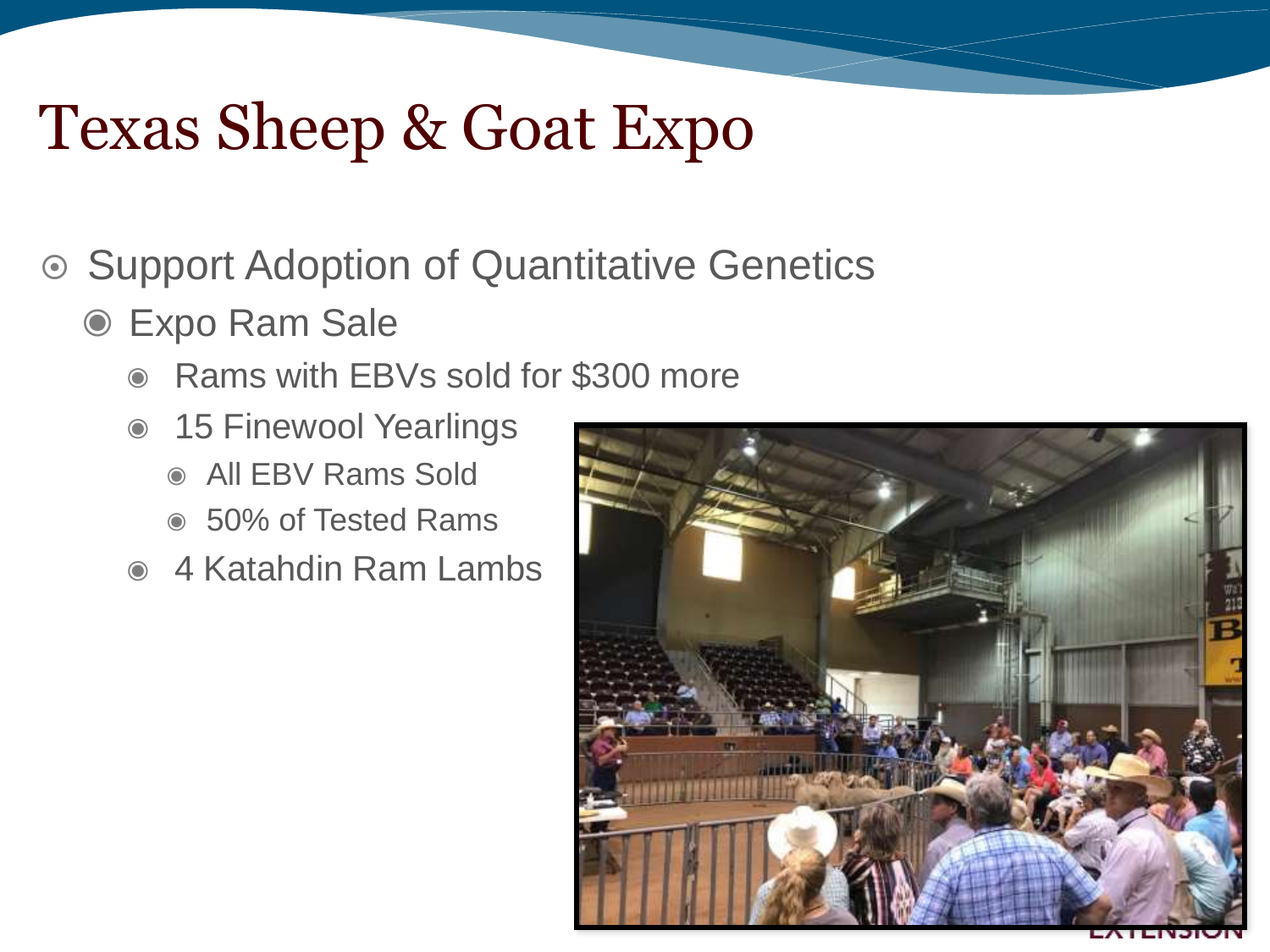- Support a national initiative to establish and support producer groups
	- ◉ Panel Discussion
		- ◉ Finewool Breeders Consortium
		- ◉ Strategies to Increase Production Efficiency
		- ◉ Benefits of Being in Producer Groups